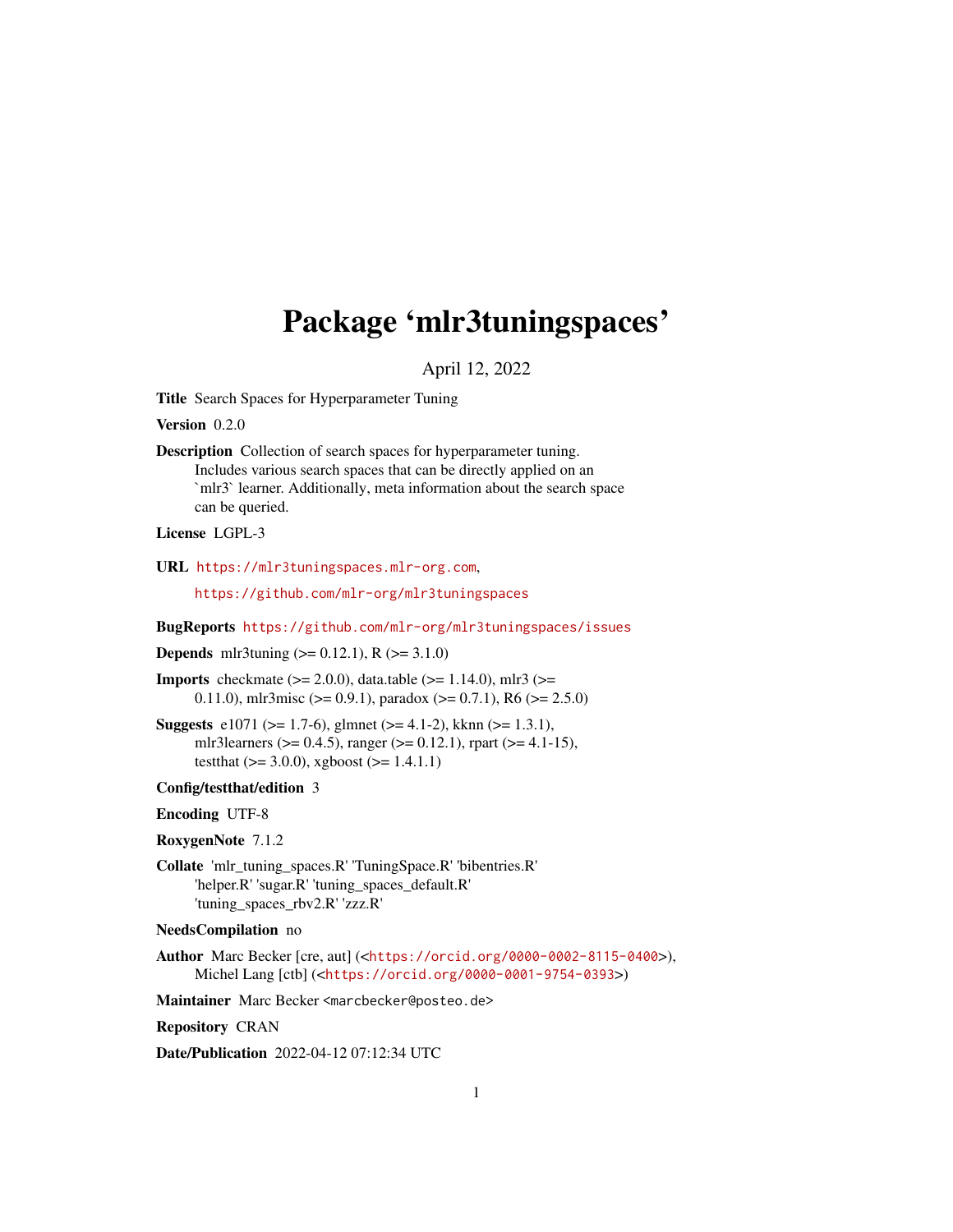# <span id="page-1-0"></span>R topics documented:

| Index |  |  |  |  |  |  |  |  |  |  |  |  |  |  |  |  |
|-------|--|--|--|--|--|--|--|--|--|--|--|--|--|--|--|--|
|       |  |  |  |  |  |  |  |  |  |  |  |  |  |  |  |  |
|       |  |  |  |  |  |  |  |  |  |  |  |  |  |  |  |  |
|       |  |  |  |  |  |  |  |  |  |  |  |  |  |  |  |  |
|       |  |  |  |  |  |  |  |  |  |  |  |  |  |  |  |  |
|       |  |  |  |  |  |  |  |  |  |  |  |  |  |  |  |  |
|       |  |  |  |  |  |  |  |  |  |  |  |  |  |  |  |  |

mlr3tuningspaces-package

*mlr3tuningspaces: Search Spaces for Hyperparameter Tuning*

# Description

Collection of search spaces for hyperparameter tuning. Includes various search spaces that can be directly applied on an 'mlr3' learner. Additionally, meta information about the search space can be queried.

#### Author(s)

Maintainer: Marc Becker <marcbecker@posteo.de> [\(ORCID\)](https://orcid.org/0000-0002-8115-0400)

Other contributors:

• Michel Lang <michellang@gmail.com> [\(ORCID\)](https://orcid.org/0000-0001-9754-0393) [contributor]

# See Also

Useful links:

- <https://mlr3tuningspaces.mlr-org.com>
- <https://github.com/mlr-org/mlr3tuningspaces>
- Report bugs at <https://github.com/mlr-org/mlr3tuningspaces/issues>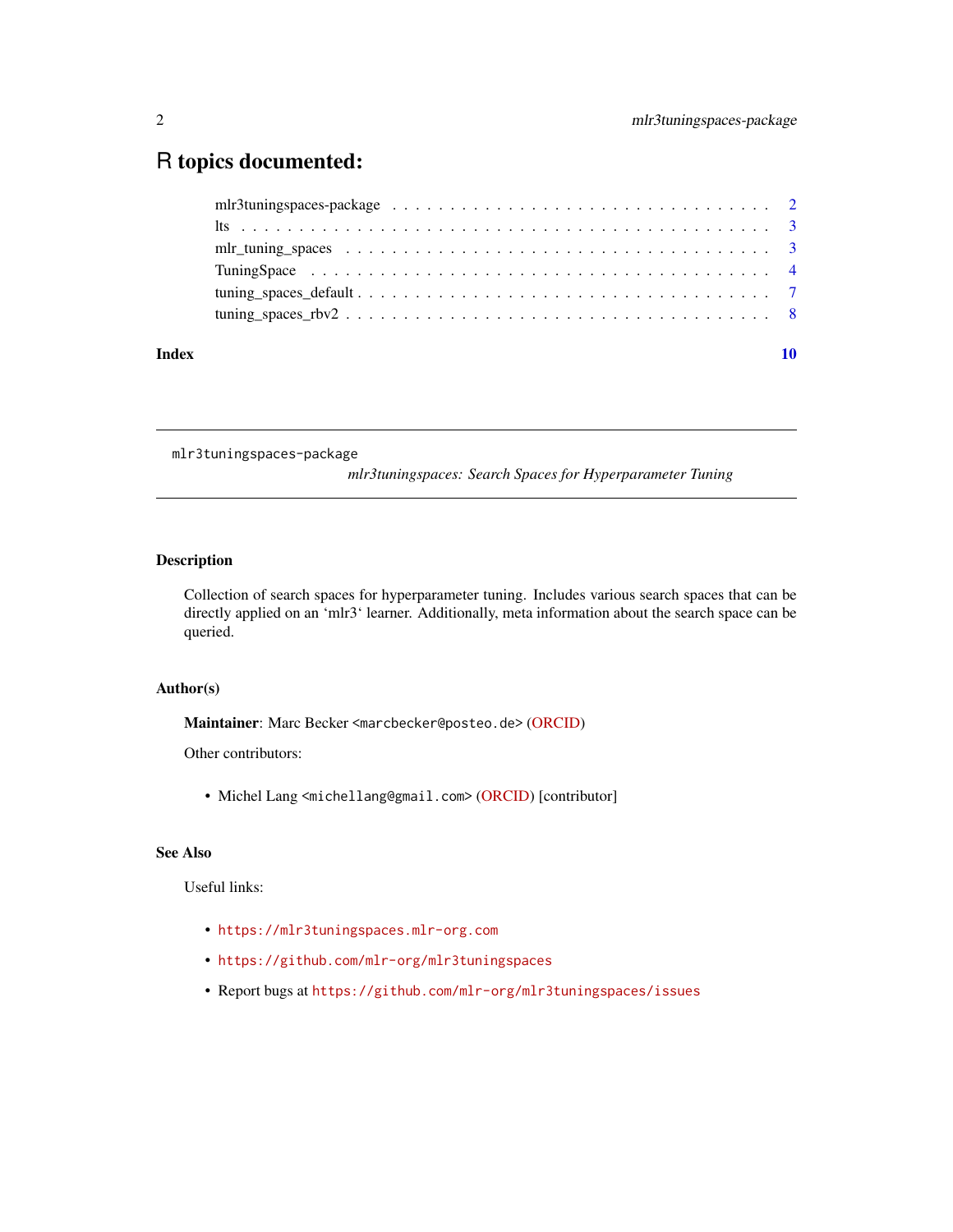#### <span id="page-2-0"></span>Description

This function complements [mlr\\_tuning\\_spaces](#page-2-1) with functions in the spirit of [mlr3::mlr\\_sugar.](#page-0-0)

#### Usage

```
lts(x)## S3 method for class 'character'
lts(x)
## S3 method for class 'Learner'
lts(x)
```
ltss(x)

### Arguments

x (character() | [mlr3::Learner\)](#page-0-0) If character, key passed the dictionary to retrieve the tuning space. If [mlr3::Learner,](#page-0-0) default tuning space is added to the learner.

# Value

- [TuningSpace](#page-3-1) for lts()
- list of [TuningSpace](#page-3-1) for ltss()

### Examples

lts("classif.ranger.default")

<span id="page-2-1"></span>mlr\_tuning\_spaces *Dictionary of Tuning Spaces*

# Description

A simple [mlr3misc::Dictionary](#page-0-0) storing objects of class [TuningSpace.](#page-3-1) Each tuning space has an associated help page, see mlr\_tuning\_spaces\_[id].

# Format

[R6::R6Class](#page-0-0) object inheriting from [mlr3misc::Dictionary.](#page-0-0)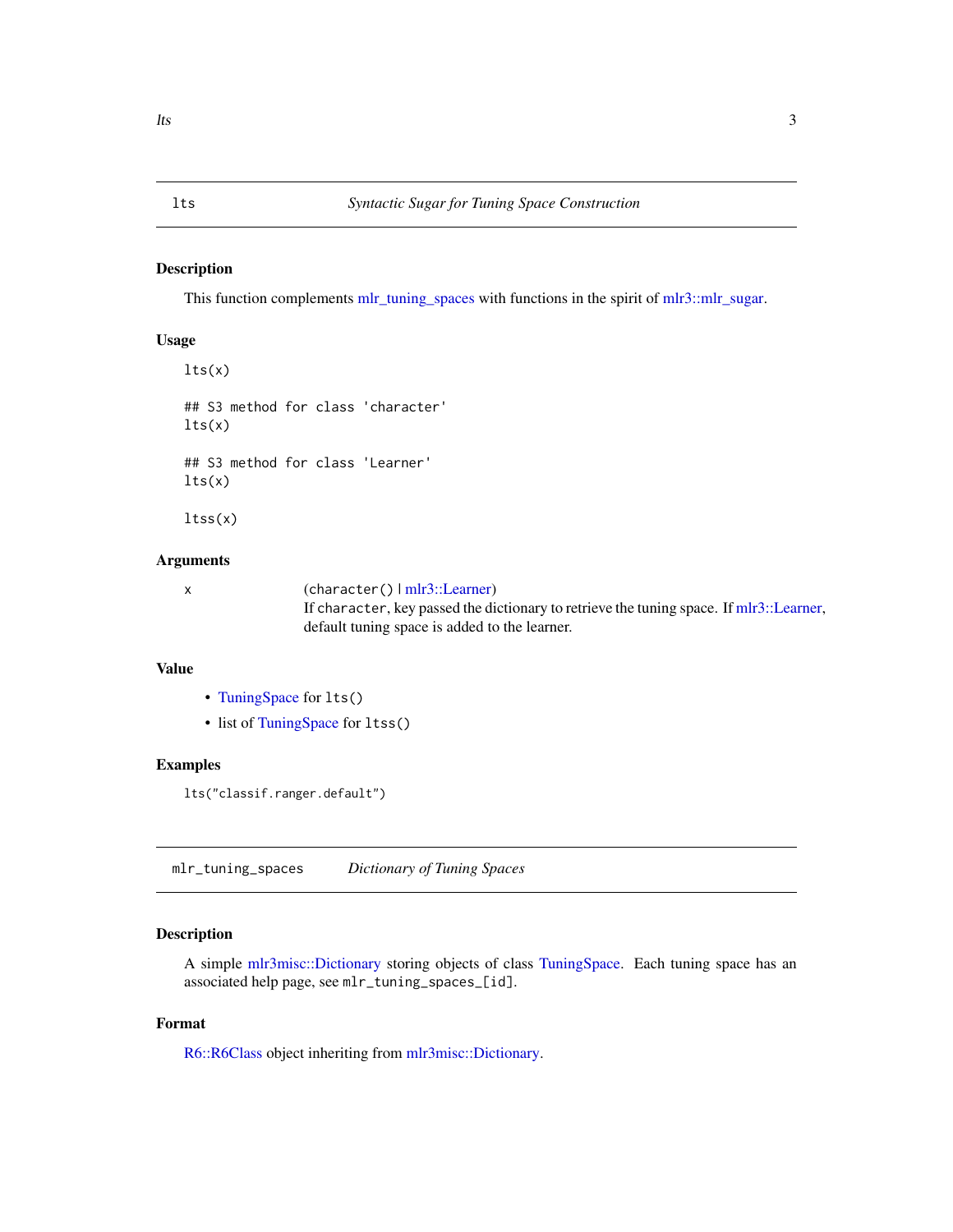#### <span id="page-3-0"></span>Methods

See [mlr3misc::Dictionary.](#page-0-0)

#### S3 methods

• as.data.table(dict,...,objects = FALSE)

[mlr3misc::Dictionary](#page-0-0) -> [data.table::data.table\(\)](#page-0-0)

Returns a [data.table::data.table\(\)](#page-0-0) with fields "key", "label", "learner", and "n\_values" as columns. If objects is set to TRUE, the constructed objects are returned in the list column named object.

# Examples

```
as.data.table(mlr_tuning_spaces)
mlr_tuning_spaces$get("classif.ranger.default")
lts("classif.ranger.default")
```

```
TuningSpace Tuning Spaces
```
#### **Description**

This class defines a tuning space for hyperparameter tuning.

For tuning, it is important to create a search space that defines the range over which hyperparameters should be tuned. TuningSpace object consists of search spaces from peer-reviewed articles which work well for a wide range of data sets.

The \$values field stores a list of [paradox::TuneToken](#page-0-0) which define the search space. These tokens can be assigned to the \$values slot of a learner's [paradox::ParamSet.](#page-0-0) When the learner is tuned, the tokens are used to create the search space.

#### S3 Methods

• as.data.table.TuningSpace(x) Returns a tabular view of the tuning space. [TuningSpace](#page-3-1) -> [data.table::data.table\(\)](#page-0-0)

– x [\(TuningSpace\)](#page-3-1)

#### Public fields

```
id (character(1))
     Identifier of the object.
```
- 
- values (list())

List of [paradox::TuneToken](#page-0-0) that describe the tuning space and fixed parameter values.

```
tags (character())
```
Arbitrary tags to group and filter tuning space e.g. "classification" or "regression".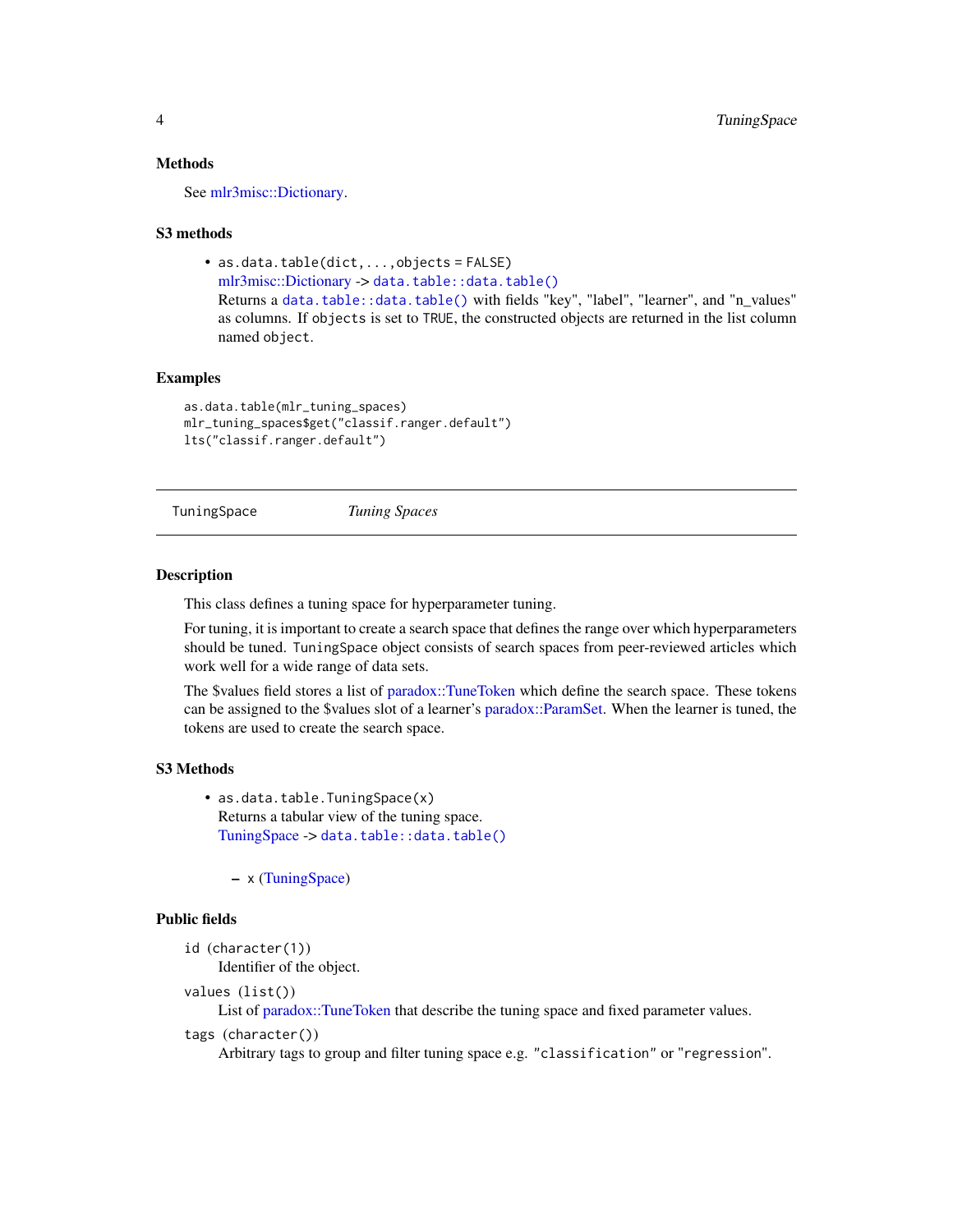# <span id="page-4-1"></span>TuningSpace 5

learner (character(1)) [mlr3::Learner](#page-0-0) of the tuning space.

package (character(1))

Packages which provide the [Learner,](#page-0-0) e.g. [mlr3learners](https://CRAN.R-project.org/package=mlr3learners) for the learner [mlr3learners::LearnerClassifRanger](#page-0-0) which interfaces the **[ranger](https://CRAN.R-project.org/package=ranger)** package.

label (character(1))

Label for this object. Can be used in tables, plot and text output instead of the ID.

man (character(1))

String in the format [pkg]::[topic] pointing to a manual page for this object. The referenced help package can be opened via method \$help().

# **Methods**

#### Public methods:

- [TuningSpace\\$new\(\)](#page-4-0)
- [TuningSpace\\$get\\_learner\(\)](#page-5-0)
- [TuningSpace\\$format\(\)](#page-5-1)
- [TuningSpace\\$help\(\)](#page-5-2)
- [TuningSpace\\$print\(\)](#page-5-3)
- [TuningSpace\\$clone\(\)](#page-5-4)

<span id="page-4-0"></span>Method new(): Creates a new instance of this [R6](#page-0-0) class.

```
Usage:
TuningSpace$new(
  id,
  values,
  tags,
  learner,
  package = character(),
  label = NA_character_,
  man = NA_character_
)
Arguments:
id (character(1))
   Identifier for the new instance.
values (list())
   List of paradox::TuneToken that describe the tuning space and fixed parameter values.
tags (character())
   Tags to group and filter tuning spaces e.g. "classification" or "regression".
learner (character(1))
   mlr3::Learner of the tuning space.
package (character())
   Learner,mlr3learnersmlr3learners::LearnerClassifRanger
   which interfaces the ranger package.
label (character(1))
   Label for the new instance. Can be used in tables, plot and text output instead of the ID.
```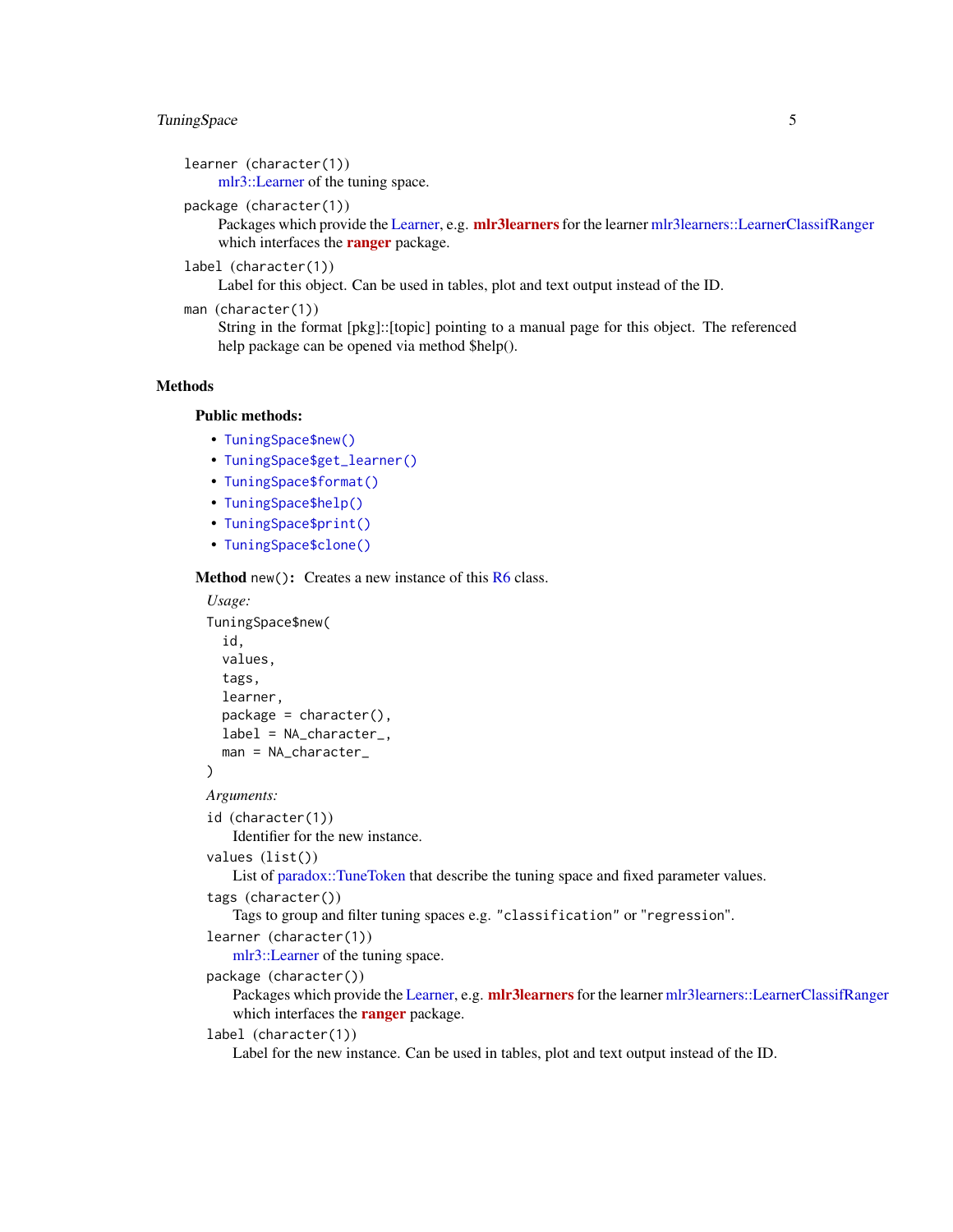```
man (character(1))
```
String in the format [pkg]::[topic] pointing to a manual page for for the new instance. The referenced help package can be opened via method \$help().

<span id="page-5-0"></span>Method get\_learner(): Returns a learner with [TuneToken](#page-0-0) set in parameter set.

*Usage:*

TuningSpace\$get\_learner(...)

*Arguments:*

 $\ldots$  (named 'list()') Passed to mlr3::lrn(). Named arguments passed to the constructor, to be set as parameters in the [paradox::ParamSet,](#page-0-0) or to be set as public field. See mlr3misc::dictionary\_sugar\_get() for more details.

*Returns:* [mlr3::Learner](#page-0-0)

<span id="page-5-1"></span>Method format(): Helper for print outputs.

*Usage:* TuningSpace\$format()

<span id="page-5-2"></span>Method help(): Opens the corresponding help page referenced by field \$man.

*Usage:* TuningSpace\$help()

<span id="page-5-3"></span>Method print(): Printer.

*Usage:*

TuningSpace\$print(...)

*Arguments:*

... (ignored).

<span id="page-5-4"></span>Method clone(): The objects of this class are cloneable with this method.

*Usage:*

TuningSpace\$clone(deep = FALSE)

*Arguments:*

deep Whether to make a deep clone.

# Examples

library(mlr3tuning)

# get default tuning space of rpart learner tuning\_space = lts("classif.rpart.default")

# get learner and set tuning space learner = lrn("classif.rpart") learner\$param\_set\$values = tuning\_space\$values

# tune learner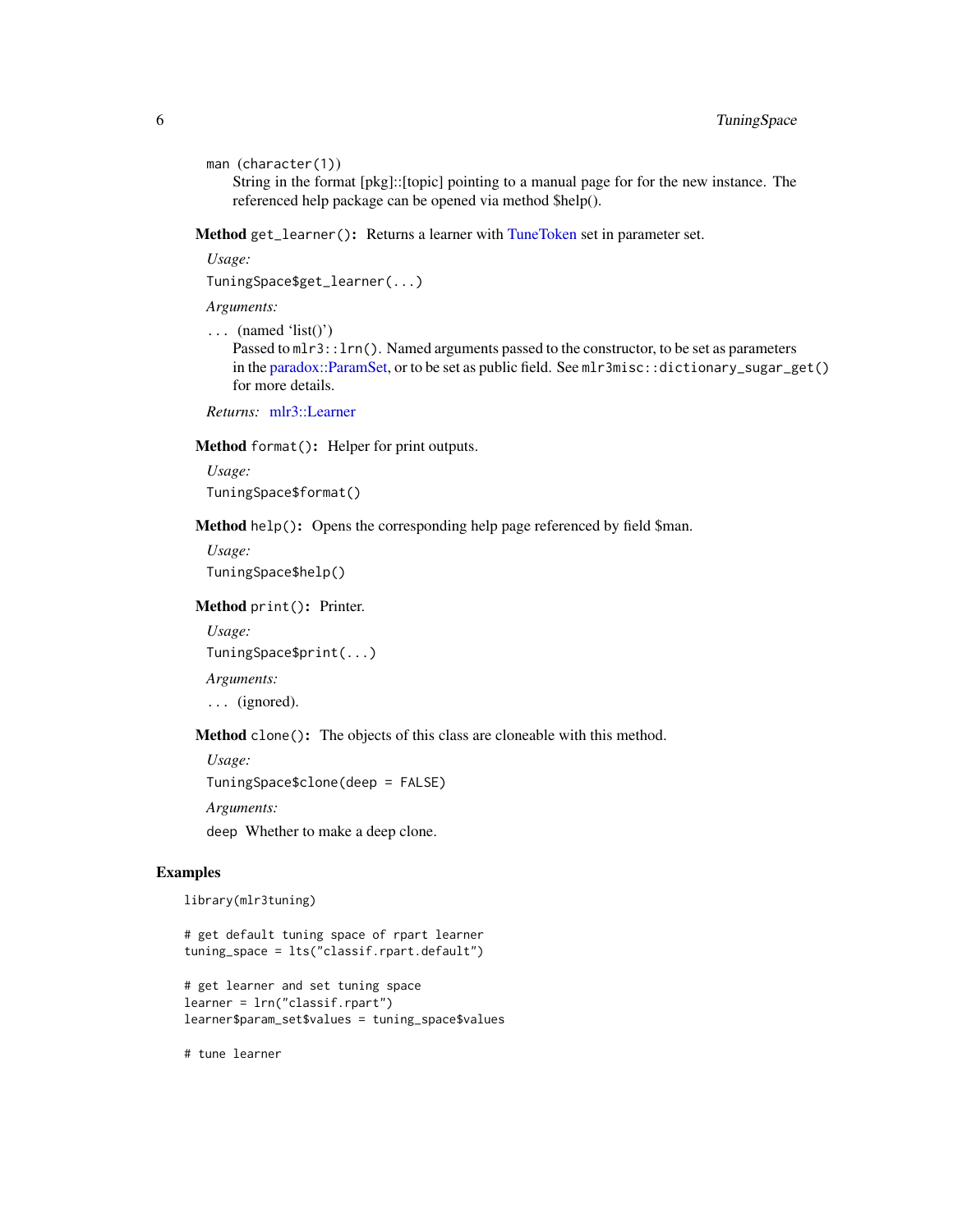# <span id="page-6-0"></span>tuning\_spaces\_default 7

```
instance = tune(
method = "random_search",
task = tsk("pima"),
learner = learner,
resampling = rsmp ("holdout"),
measure = msr("classif.ce"),
term_evals = 10)
```
instance\$result

tuning\_spaces\_default *Default Tuning Spaces*

# Description

Tuning spaces from the Bischl (2021) article.

# kknn tuning space

- k $[1, 50]$
- distance  $[1, 5]$
- kernel ["rectangular", "optimal", "epanechnikov", "biweight", "triweight", "cos", "inv", "gaussian", "rank"]

### ranger tuning space

- mtry.ratio  $[0, 1]$
- replace [TRUE,FALSE]
- sample.fraction  $[0.1, 1]$
- num.trees [1, 2000]

# rpart tuning space

- minsplit  $[2, 128]$
- minbucket [1, 64]
- cp  $[1e 04, 0.1]$

# svm tuning space

- cost  $[1e 04, 10000]$
- kernel ["polynomial", "radial", "sigmoid", "linear"]
- degree  $[2, 5]$
- gamma  $[1e 04, 10000]$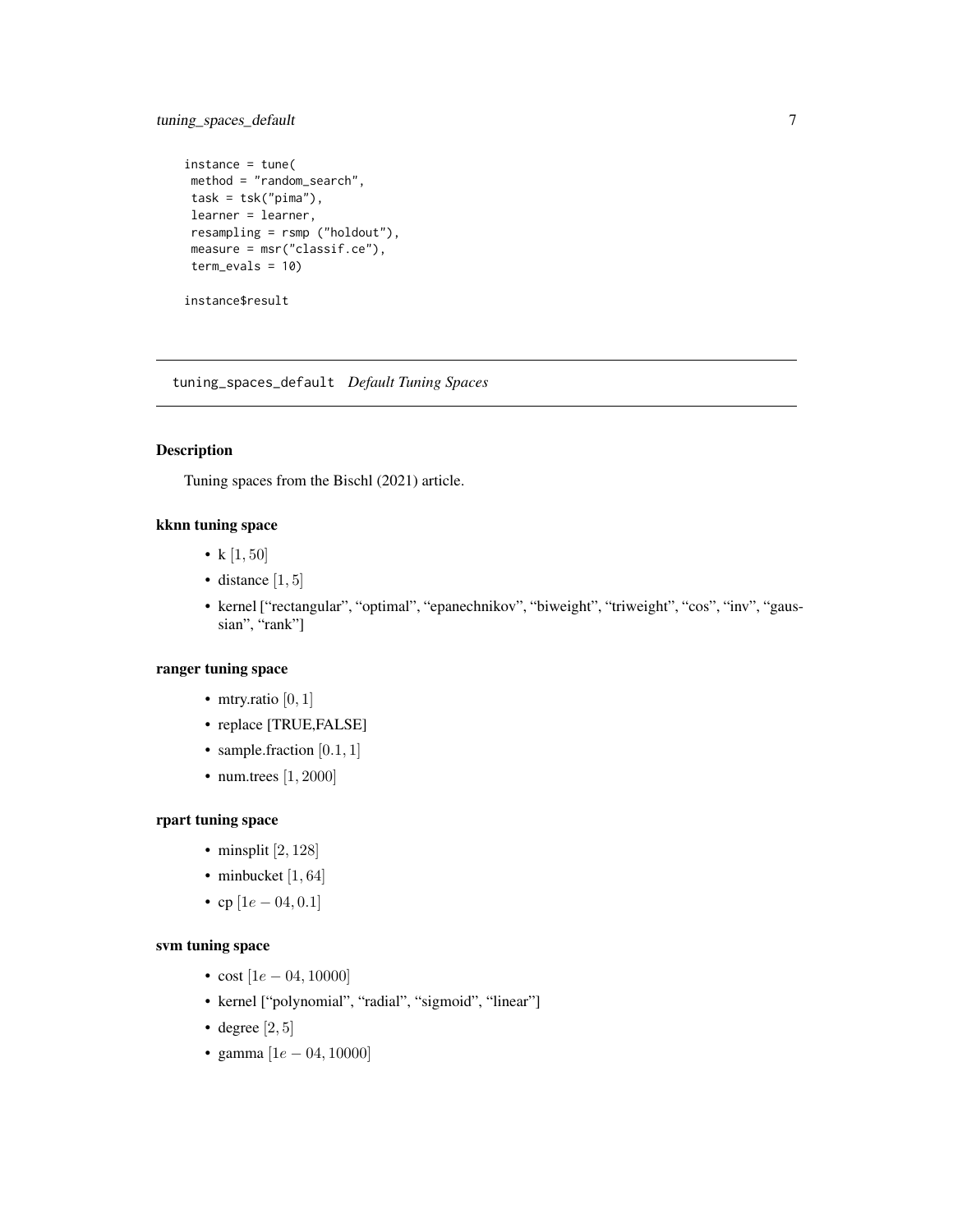#### <span id="page-7-0"></span>xgboost tuning space

- eta  $[1e 04, 1]$
- nrounds  $[1, 5000]$
- max\_depth  $[1, 20]$
- colsample\_bytree  $[0.1, 1]$
- colsample\_bylevel [0.1, 1]
- lambda [0.001, 1000]
- alpha [0.001, 1000]
- subsample  $[0.1, 1]$

### Source

Bischl B, Binder M, Lang M, Pielok T, Richter J, Coors S, Thomas J, Ullmann T, Becker M, Boulesteix A, Deng D, Lindauer M (2021). "Hyperparameter Optimization: Foundations, Algorithms, Best Practices and Open Challenges." 2107.05847, [https://arxiv.org/abs/2107.](https://arxiv.org/abs/2107.05847) [05847](https://arxiv.org/abs/2107.05847).

tuning\_spaces\_rbv2 *RandomBot Tuning Spaces*

#### Description

Tuning spaces from the Kuehn (2018) article.

# glmnet tuning space

- alpha  $[0, 1]$
- s  $[1e 04, 1000]$

#### kknn tuning space

• k  $[1, 30]$ 

# ranger tuning space

- num.trees [1, 2000]
- replace [TRUE,FALSE]
- sample.fraction  $[0.1, 1]$
- mtry.ratio  $[0, 1]$
- respect.unordered.factors ["ignore", "order", "partition"]
- min.node.size  $[1, 100]$
- splitrule ["gini", "extratrees"]
- num.random.splits [1, 100]

mtry.power is replaced by mtry.ratio.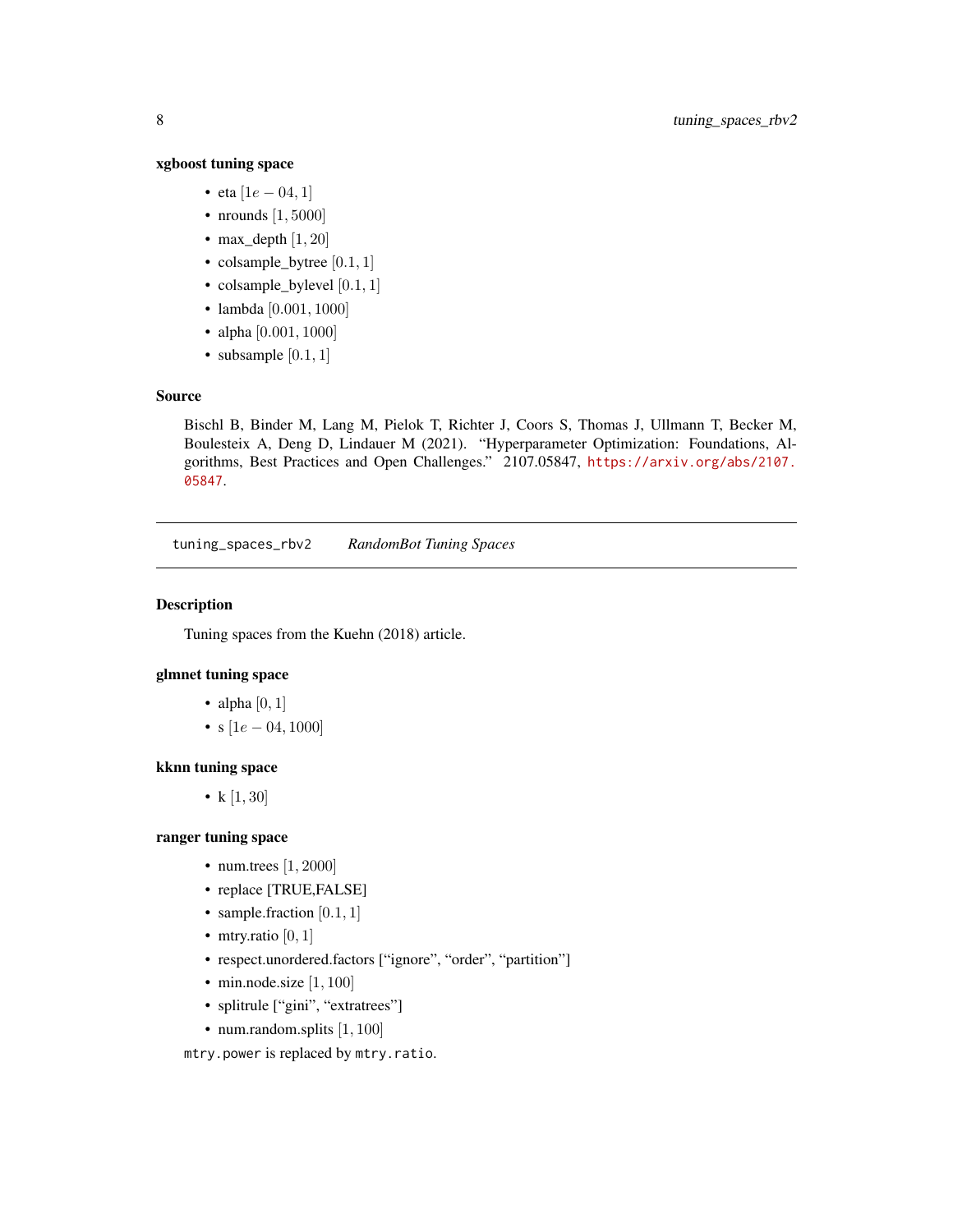# rpart tuning space

- cp  $[1e 04, 1]$
- maxdepth  $[1, 30]$
- minbucket  $[1, 100]$
- minsplit  $[1, 100]$

# svm tuning space

- kernel ["linear", "polynomial", "radial"]
- $cost$  [1e 04, 1000]
- gamma  $[1e 04, 1000]$
- tolerance  $[1e 04, 2]$
- degree  $[2, 5]$

# xgboost tuning space

- booster ["gblinear", "gbtree", "dart"]
- nrounds  $[2, 8]$
- eta  $[1e 04, 1]$
- gamma  $[1e 05, 7]$
- lambda [1e − 04, 1000]
- alpha  $[1e 04, 1000]$
- subsample  $[0.1, 1]$
- max\_depth  $[1, 15]$
- min\_child\_weight [1, 100]
- colsample\_bytree [0.01, 1]
- colsample\_bylevel [0.01, 1]
- rate\_drop  $[0, 1]$
- skip\_drop  $[0, 1]$

#### Source

Kuehn D, Probst P, Thomas J, Bischl B (2018). "Automatic Exploration of Machine Learning Experiments on OpenML." 1806.10961, <https://arxiv.org/abs/1806.10961>.